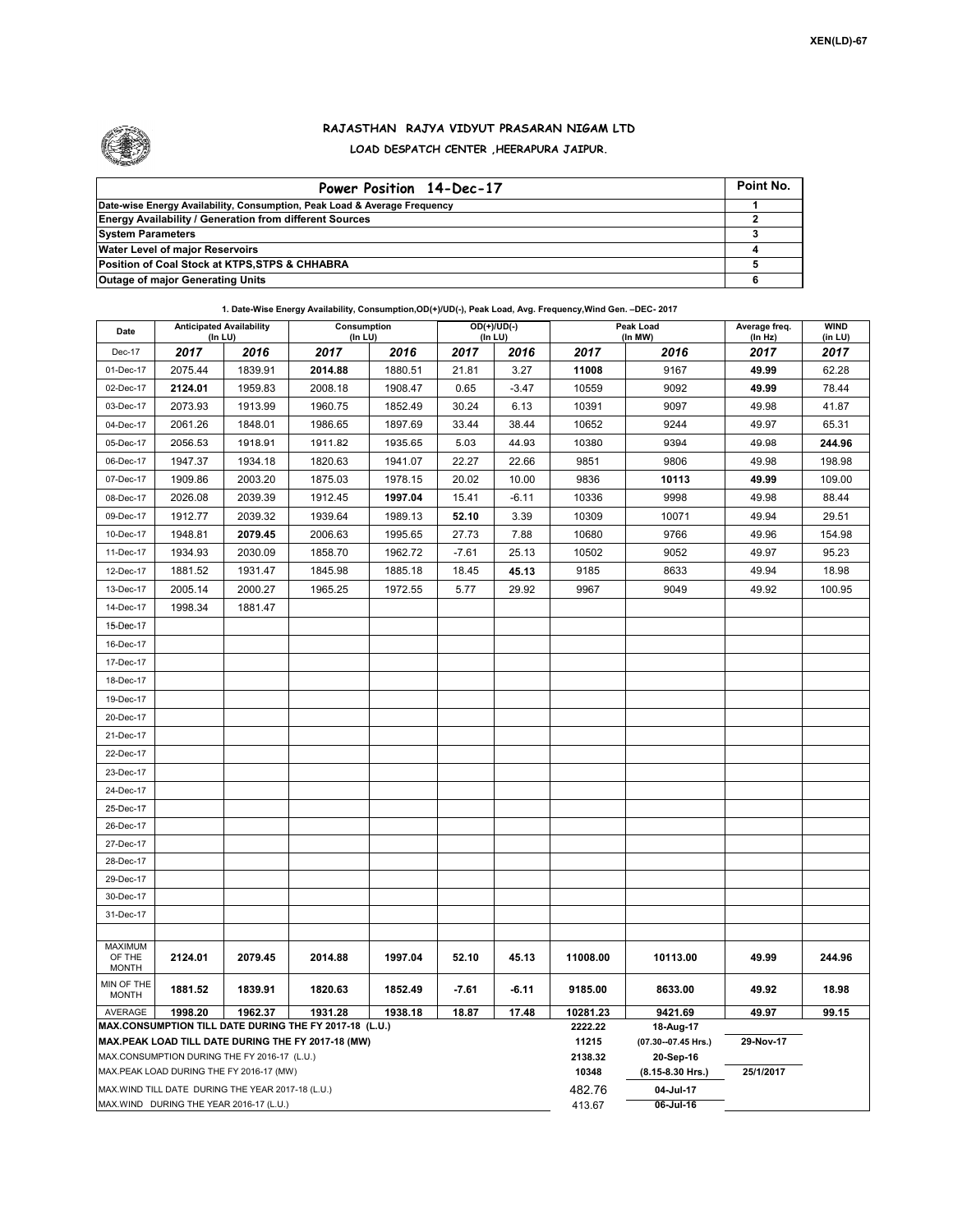|              | (In LUI)                                        |                 |               |          |
|--------------|-------------------------------------------------|-----------------|---------------|----------|
| S.No.        | Sources Available to Rajasthan / Installed      | Prior           | Prior         | Actual   |
|              | Capacity as on 30.09.2016                       | assessment of   | assessment of | Energy   |
|              | (In MW)                                         | Avail. For next | Avail.        | Received |
|              |                                                 | Dav             |               |          |
|              |                                                 |                 | 13-Dec-17     |          |
| 1            | KTPS (1240/1240)                                | 227.00          | 227.00        | 206.05   |
|              |                                                 |                 |               |          |
| $\mathbf{2}$ | STPS (1500/1500)                                | 165.00          | 142.00        | 118.88   |
| 3            | DHOLPUR GAS CCPP (330/330)                      | 0.00            | 0.00          | 0.00     |
| 4            | RAMGARH (273.5/273.5)                           | 45.00           | 41.00         | 37.87    |
| 5            | RAPP-A(200/200)                                 | 43.00           | 42.00         | 44.22    |
| 6            | MAHI (140/140)                                  | 0.00            | 0.00          | 6.65     |
| 7            | CHAMBAL (RPS+JS) (135.5/271)                    | 38.62           | 38.62         | 36.42    |
| 8            | <b>GIRAL LIGNITE (250/250)</b>                  | 0.00            | 0.00          | 0.00     |
| 9            | CHHABRA TPS 1000/1000)                          | 164.00          | 221.00        | 177.29   |
|              | ADANI (TPS) + KALISINDH (TPS)                   | 267.43          | 267.43        | 254.84   |
| 10           | (1200+1200/1320+1200)                           |                 |               |          |
|              |                                                 |                 |               |          |
| 11           | WIND FARM (3980.40/4119.15)                     | 128.00          | 30.50         | 100.95   |
| 12           | SOLAR POWER(737.70/1295.70)                     | 0.00            | 0.00          | 0.74     |
| 13           | CAPTIVE POWER PLANTS                            | 0.00            | 0.00          | 0.00     |
| 14           | REGIONAL (INTRA STATE) O.A. (VLTPS)             | 0.00            | 0.00          | 0.00     |
| 15           | <b>OPEN ACCESS</b>                              | 15.78           | $-11.19$      | $-11.19$ |
| 16           | BIOMASS - (101.95/119.25)                       | 5.00            | 3.00          | 4.99     |
| 17           | BARSINGHSAR LTPS(250/250)                       | 21.08           | 26.00         | 26.12    |
| 18           | RAJWEST (1080/1080)                             | 205.00          | 229.00        | 212.19   |
|              | <b>TOTAL (A): 1-18</b>                          |                 |               |          |
|              |                                                 | 1324.91         | 1256.36       | 1216.02  |
| 19           | <b>BBMB COMPLEX</b>                             |                 |               |          |
|              | a) BHAKRA(230.79/1516.3)                        | 24.67           | 25.10         | 25.18    |
|              | b) DEHAR (198/990)                              | 6.53            | 6.84          | 7.56     |
|              | c) PONG (231.66/396)                            | 32.62           | 34.24         | 34.14    |
|              | TOTAL : a TO c                                  | 63.82           | 66.18         | 66.87    |
| 20           | <b>CENTRAL STATIONS</b>                         |                 |               |          |
|              | d) SINGRAULI (300/2000)                         | 79.18           | 85.50         | 85.50    |
|              | e) RIHAND<br>(310.24/3000)                      | 125.31          | 105.88        | 105.84   |
|              |                                                 |                 |               |          |
|              | f) UNCHAHAR-I(20/420)                           | 11.21           | 17.04         | 9.92     |
|              | q) UNCHAHAR-II& III(61/630)                     | 23.32           | 34.24         | 25.65    |
|              | h) INDIRA GANDHI STPS(JHAJHAR) 0.00/1500)       | 0.00            | 0.00          | 0.00     |
|              | i) NCTPS DADRI St-II (43.22/980) + DADRI-TH     | 17.35           | 17.31         | 20.18    |
|              | j) DADRI GAS (77/830)                           | 4.12            | 14.08         | 22.98    |
|              | k) ANTA<br>(83.07/419)                          | 0.00            | 0.00          | 0.00     |
|              | I) AURAIYA<br>(61.03/663)                       | 0.00            | 0.00          | 0.00     |
|              | m) NAPP<br>(44/440)                             | 9.89            | 9.84          | 9.84     |
|              |                                                 |                 |               |          |
|              | n) RAPP-B<br>(125/440)                          | 34.36           | 34.18         | 34.18    |
|              | o) RAPP-C<br>(88/440)                           | 19.62           | 19.62         | 19.62    |
|              | p) SALAL<br>(20.36/690)                         | 0.82            | 0.88          | 0.88     |
|              | (70.37/720)<br>q) URI                           | 4.33            | 3.82          | 4.28     |
|              | r) TANAKPUR (10.86/94)                          | 0.80            | 0.80          | 0.80     |
|              | s) CHAMERA - (105.84/540)                       | 3.14            | 2.94          | 2.94     |
|              | t) CHAMERA-II (29.01/300)                       | 1.31            | 1.26          | 1.50     |
|              | u) CHAMERA-III (25.21/231)                      | 0.76            | 0.84          | 0.84     |
|              | v) DHAULIGANGA (27/280)                         | 1.14            | 1.14          | 1.14     |
|              |                                                 |                 |               |          |
|              | w) DULHASTI (42.42/390)                         | 3.26            | 3.26          | 3.48     |
|              | x) SEWA (13/120)                                | 0.76            | 3.09          | 3.09     |
|              | y) NJPC (112.00/1500) + RAMPUR(31.808/412.02)   | 7.22            | 7.22          | 7.60     |
|              | z) TEHRI (75/1000)                              | 5.15            | 5.15          | 5.15     |
|              | aa) KOTESHWR (33.44/400) + PARBATI3 (56.73/520) | 2.84            | 3.11          | 5.61     |
|              | ab) TALA                                        | 0.50            | 0.50          | 0.50     |
|              | ac) MUNDRA UMPP (380/4000)                      | 59.74           | 71.73         | 68.90    |
|              |                                                 |                 |               |          |
|              | ad) SASAN (372/3960)                            | 60.48           | 72.84         | 75.42    |
|              | ae) FRKKA+KHLGN+TLCHR (70.18/3940)              | 24.57           | 26.14         | 23.52    |
|              | af) URS POWER(DADRI TH-I)                       | 0.00            | 0.00          | 0.00     |
|              | TOTAL SCHEDULE(a TO af)                         | 565.00          | 608.60        | 606.26   |
|              | LOSSES                                          | $-31.21$        | $-33.12$      | $-35.35$ |
|              | NET SCHEDULED                                   | 533.79          | 575.48        | 570.91   |
| 21           | BILATERAL (REG.) EXCL. BANKING                  | 4.20            | 4.43          | 3.67     |
|              | BANKING                                         | 18.54           | 18.54         | 18.54    |
| 22           |                                                 |                 |               |          |
| 23           | BILATERAL(INTER-REG.). EXCLUDING (ISOA &        | 128.72          | 120.88        | 116.28   |
|              | <b>BANKING)</b>                                 |                 |               |          |
| 24           | INTER STATE OPEN ACCESS (BILATERAL+IEX)         | $-15.78$        | 11.19         | 11.19    |
|              |                                                 |                 |               |          |
| 25           | INDIAN ENERGY EXCHANGE                          | 3.96            | 22.87         | 22.87    |
|              | <b>TOTAL(B): (19 TO 25)</b>                     | 673.43          | 748.78        | 743.46   |
|              | TOTAL GENERATION (A +B) : 1 TO 25               |                 |               | 1959.47  |
|              | OVER DRAWAL (+)/UNDER DRAWAL (-)                |                 |               | 5.77     |
|              |                                                 |                 |               |          |
|              | <b>GRAND TOTAL</b>                              | 1998.34         | 2005.14       | 1965.25  |
|              | LAST YEAR                                       | 1881.47         | 2000.27       | 1972.55  |

## **2.Anticipated Availability/Generation From Different Sources**